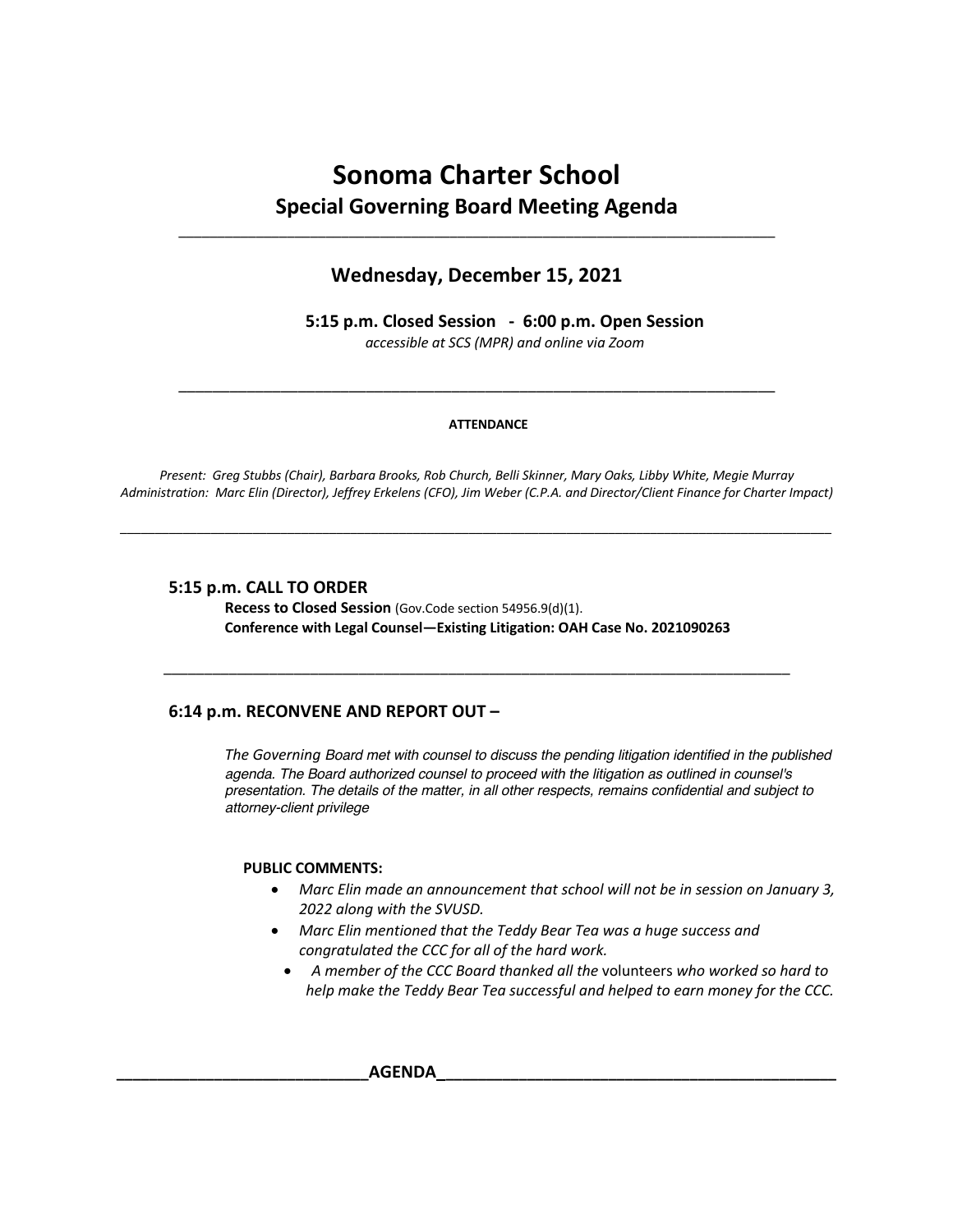# **I. GOVERNANCE**

• **Approval of Minutes—December 4, 2021 Governing Board Meeting**...................................Action

*Barbara Brooks asked if a correction needed to be made regarding a description about Basic Aid. Greg Stubbs (Board Chair) said a correction was not necessary or required.* 

*Greg called for a motion to approve the December 4, 2021 Minutes:*

*Belli Skinner: Moved to approve the Minutes.*

*Rob Church: Seconded the motion to approve the Minutes.*

*Board: All approved the motion to approve the Minutes.*

## **II. FISCAL**

• **Educator Effectiveness Block Grant Plan 2021-2026………………………………………………**Action

*The first reading of the Plan occurred at the November 17, 2021 Board Meeting.*

*Marc explained and reviewed the key points of the grant (see attached) and asked for questions. None were made.*

*Greg Stubbs : asked for a motion to approve the Educator Effectiveness Block Grant Plan for 2021-2026*

*Rob Church: moved to approve the Plan*

*Libby White : seconded the motion*

*All Board members : approved the Plan*

• **First Interim Financial Report 2021-22**………………………………………………………………….Action

*Jim Weber C.P.A. and Director of Client Finance for Charter Impact (the contracted provider of accounting/payroll services for SCS) reviewed with explanations the Report (see attached) and asked for questions.*

*Greg Stubbs explained that the Report was made for authorization and presented to the State. He asked for a motion be made to approve the Report.*

*Rob Church: Made a motion for accepting the Report.*

*Barbara Brooks: Seconded the motion.*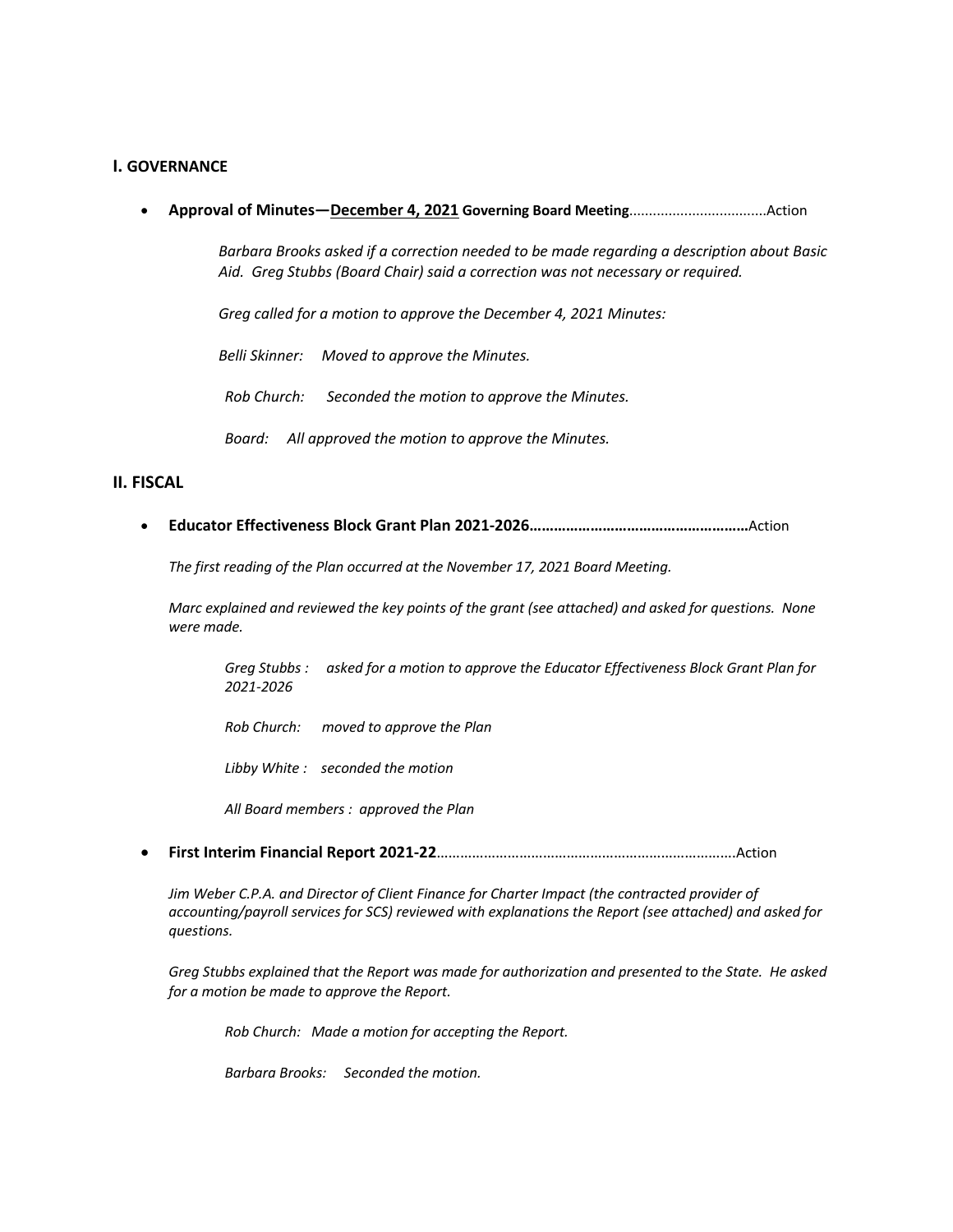*All Board Members: Approved acceptance.*

# **II. INFORMATION AND REPORTS**

- Governing Board Committees
	- *1) Jeffrey Erkelens report as Coordinator of the Enrollment Committee and said the committee is working on strategies to increase enrollment for preK and K as well as promoting the Middle School. The committee has worked with Sarah Tracy/ Communications Director on the CCC Board, to purchase banners for placement throughout Sonoma to promote enrollment. Barbara Brooks and Libby White have been working to gain permission for placing banners and installing them.*
		- *Fliers are being created for distribution at pre-designated locations throughout the area and will be pasted on the SCS Facebook site.*
		- *Jeffrey mentioned that the entire Sonoma Valley has been incurring decreased school enrollment and there will be a strong effort to maintain Middle School enrollment.*
		- *Libby asked how best to promote the school electronically*

*-Megie Murray said a commercial on a You Tube blog would be helpful.*

*-Kimmy Peterson on the CCC Board said word-of-mouth is often the most effective means for spreading the word.*

*- Marc Elin mentioned that several potential students had shadowing days at the school that were highly successful.*

*-A suggestion was made that videos on the website that potential parents could access might be helpful.*

*2) Greg Stubbs(Coordinator) of the Finance Committee reported that the committee had met and he had suggested the possibility of having a Spanish Immersion program at the school. Questions were raised about how to have enough staff to meet those program needs. Other topics were discussed at the meeting.*

*3). Marc Elin ( Coordinator) of the Transition Committee said the committee would be meeting in the first half of January.*

• Student Assessment & Performance

*Barbara Brooks asked if there were any assessment results available to share with the Board. Marc replied that the STAR Assessments are given 3 times/year but that it is difficult to get STAR Assessment comparisons to performance of other schools in the SVUSD.* 

*He mentioned, after a question was raised about the possibility of providing an Algebra class to students in the Middle School, that there were a large number of students showing high levels of performance in math in 6th and 7th grade and could be ready for advanced math. Marc will share the most recent STAR Assessment data at the next Governing Board meeting.*